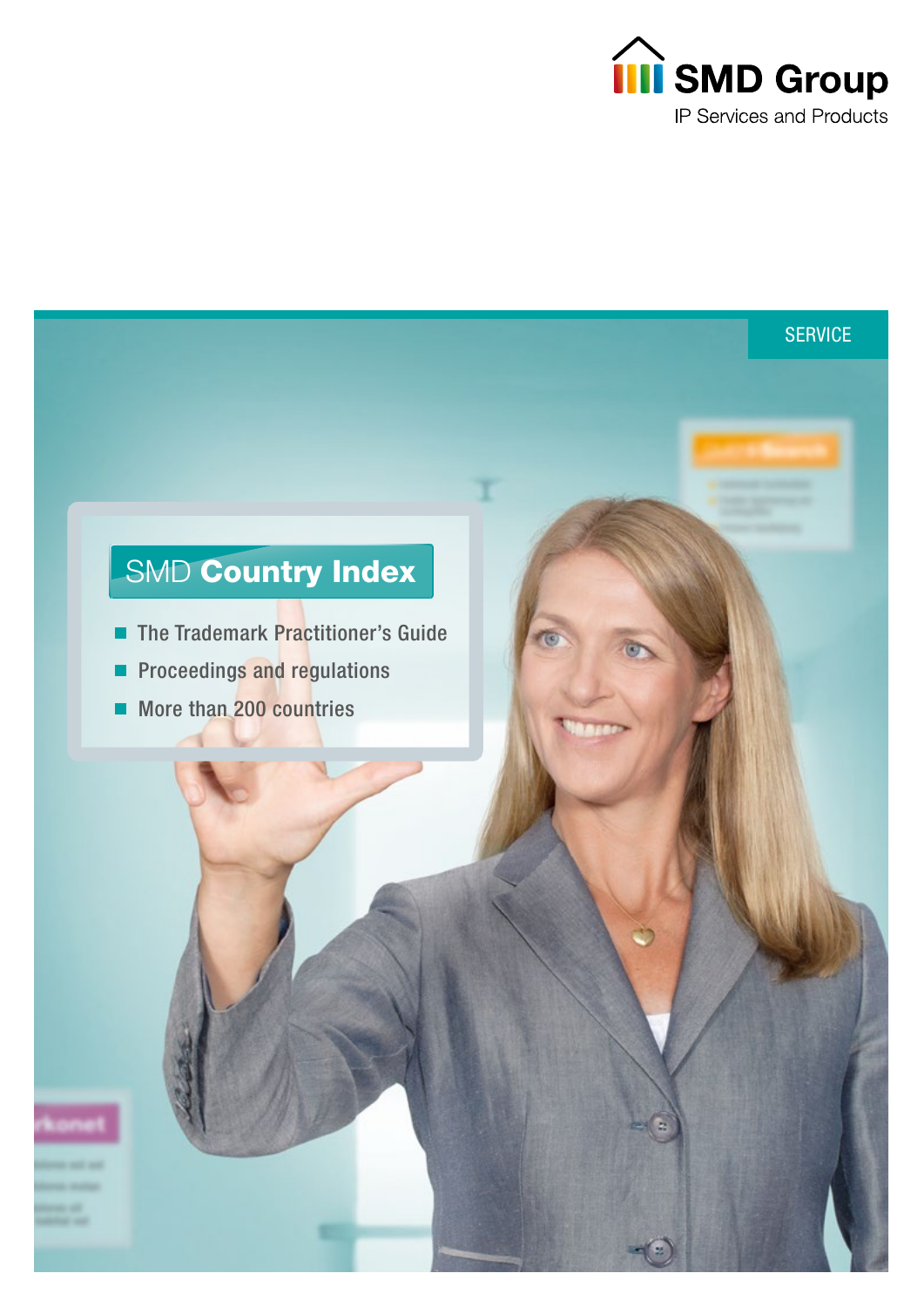# SMD Country Index

The SMD Country Index presents valuable trademark-related details for more than 200 countries. The website, e-mail newsletter and various publications serve brand owners and IP professionals for reference purposes in their daily work.

## www.country-index.com provides you with essential information.

- Trademark laws and regulations worldwide, for example proceedings, opposition periods, duration, use requirements and more
- Contact details and profiles of IP professionals law firms and IP services firms – worldwide
- Addresses of trademark offices and institutions worldwide and further useful sources on IP

# The free newsletter keeps you up to date on a regular basis.

The periodic newsletter notifies its readers on the latest developments in international trademark laws and practice. You will receive regular e-mails with updates on recent amendments.

To subscribe please write to info@country-index.com.

## You may use the website to promote your law firm to potential clients.

As a law firm, you are cordially invited to get listed on the Country Index website. If you decide to become a partner, your contact details and profile will be listed next to your home country. In this way, you will promote your IP expertise to the users of the Country Index and receive international recognition.

# Three different advertising options are available.



- Top position
- Maximum two per country
- Contact details and profile
- Link to your website
- Logo or photo

- Second position
- Placed below Gold Partners
- Contact details and profile
- Link to your website
- Logo or photo

### Gold Partnership **Silver Partnership Bronze Partnership** Bronze Partnership

- Lower-level position
- Name and address
- No profile
- No logo or photo
- For free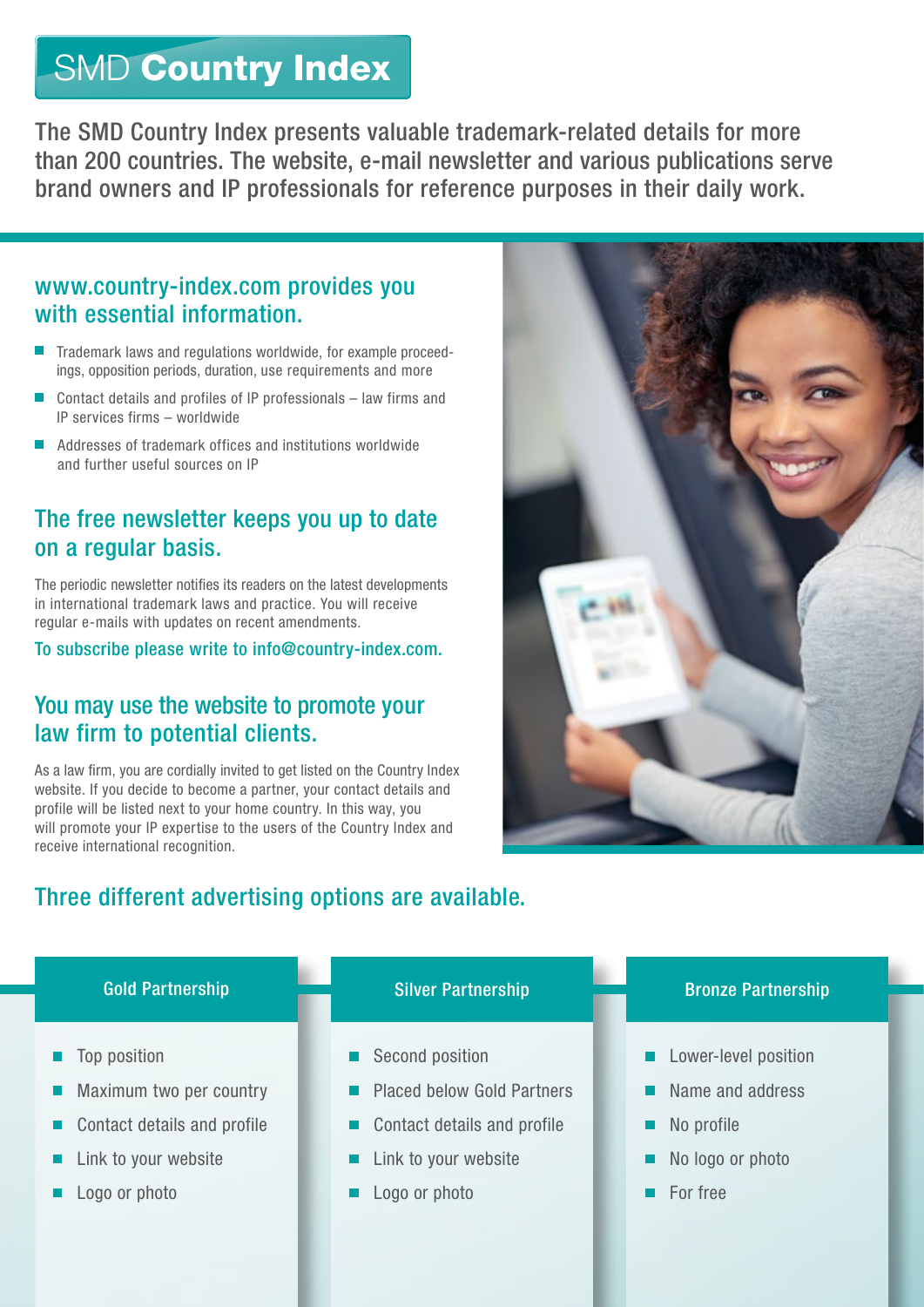

Our practical publications were compiled with the assistance of local attorneys. They can be ordered on www.country-index.com.



### The Trademark Practitioner's Guide

The quide informs about trademark regulations in more than 200 countries. It adds valuable support for trademark owners and their legal representatives when entering foreign markets.



#### Dependent Territories

The 2016 edition gives background information and details on registering trademarks in 50 dependent territories, including parent countries. It is appreciated by rights owners and law firms covering remote jurisdictions.



### Trademark Use Requirements

The publication encompasses essential information on more than 130 jurisdictions. It is useful for law firms and brand owners who manage trademarks internationally. It assists them in keeping abreast of the various use requirements across countries.



#### Grace Periods for Renewals

The brochure contains regulations, proceedings and fees for trademark renewals in more than 140 jurisdictions. It assists you in managing your renewals.



#### Trademark Licensing

The handbook provides practical details on licensing procedures, requirements and effectiveness in over 135 jurisdictions. It is valuable for brand owners or their representatives when commercialising their trademark rights internationally.

Our poster gives an overview on more than 40 countries. Please contact us for a free sample.

#### Miriam Hölscher

+49 4102 8048-27 info@country-index.com